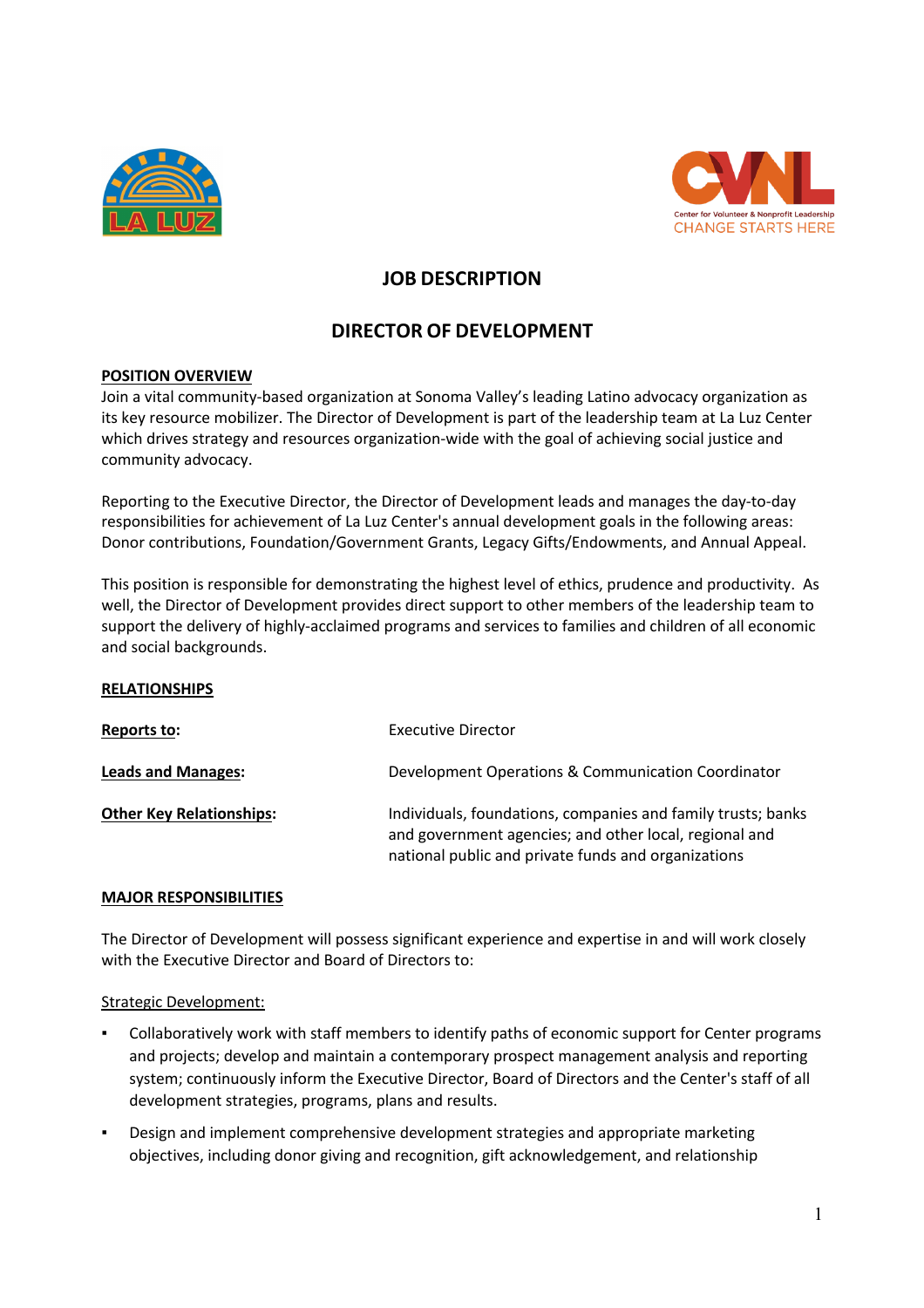development; ensure effective and timely growth and execution of all development strategies and plans; develop calendars and plans for fundraising events and requests.

## Fundraising:

- Design, implement and maintain a broad-range of highly visible, structured and successful fundraising programs and partnerships for the Center's sustainable economic resource development and funding; identify, define and acquire initial and sustainable funding resources available to the Center.
- Develop and implement campaigns for planned giving, charitable trusts, endowments and related development programs.
- **EXTENDI** Actively build relationships with new, existing and past donors and seek new funding from a variety of sources; represent the Center in meetings with potential funding sources.
- Grant researching, writing, managing, financial reporting and tracking.

## Administrative:

- Develop and manage annual budget for all development and fundraising initiatives; prospectively report any budget variances with recommended alternatives to achieve budget compliance.
- **Manage databases for accurate and timely reporting of all fund development objectives. Including** to enhance donor management system (with Salesforce.com tools) to create a CRM database to further record, track and manage all cultivation and development activities, contractual responsibilities and results.
- **E** Ensure full compliance with federal, state and local laws and requirements and regulations, compliance with charitable giving rules and grant obligations, and contracts, donor restrictions and external reporting requirements.
- Develop and overseeing and managing Fundraising budget consisting of Corporate Giving, Grants, Events, Foundations.

## **CRITICAL SKILLS AND ABILITIES**

- Creativity, innovation, and the personal flexibility to respond to emerging realities.
- Excellent knowledge of and demonstrated success in building mutually beneficial relationships with individual, family, community, public, private, corporate funding sources and related sources.
- A solid record of proactive, hands-on budgeting and budget analysis and reporting; a strong track record of meeting and exceeding goals, objectives, targets, and commitments; a demonstrated track record of leading, building and sustaining a legally-compliant organization.
- A command of team process and the discipline to prioritize tasks and focus on results in an organization deriving funding from program fees, community donors, sponsors and other sources.
- Proven presentation skills, both written and verbal, particularly the ability to educate and persuade through verbal communication – both formally and informally; ability to speak, read and write English is required; fluency in Spanish is desirable, but not required.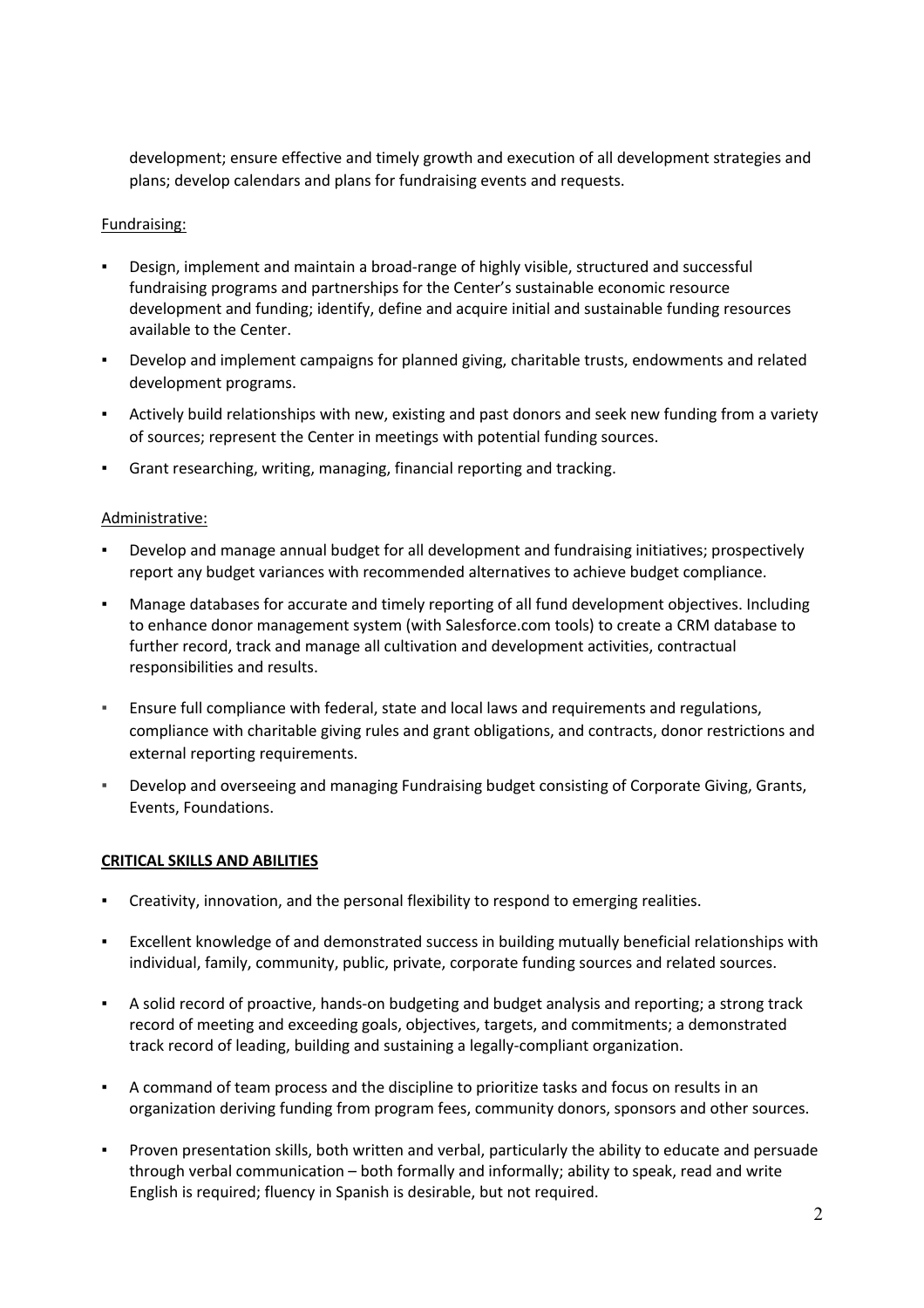- Possess knowledge and experience in fund raising techniques, grant writing and CMS platforms.
- A confident and self-assured persona and the ability to take a stand for that which s/he believes to be the correct course of action, while working collaboratively with the La Luz Center's leadership, the Executive Director, the Board of Directors and team colleagues regardless of their role or job title in the organization and taking into consideration input from other members of the team.

## **EDUCATION AND EXPERIENCE**

The Director of Development will possess a Bachelor's degree in business, finance, communications, community relations or a closely related discipline. Bilingual Spanish speaking skills is highly desirable, but not required in this position.

As well, the successful candidate for this position will possess appropriate, successful and directly related fundraising experience.

## **Equal Employment Opportunity**

La Luz Center provides equal employment opportunities (EEO) to all employees and qualified applicants for employment without regard to race, color, religion (all aspects of religious beliefs, observance or practice, including religious dress or grooming practices), creed, gender(including gender identity and gender expression), sex, pregnancy (including childbirth, medical conditions related to pregnancy, breast feeding and related medical conditions), national origin, ancestry, age, marital status, physical disability, mental disability, medical condition (including cancer or a history or record of cancer and genetic characteristics), genetic information, sexual orientation, military or veteran status or any other characteristic protected by federal, state or local law. It also prohibits unlawful discrimination based on a perception that anyone has any of those characteristics or is associated with a person who has or is perceived as having any of those characteristics. Discrimination can also include failing to reasonably accommodate religious practices or qualified individuals with disabilities where the accommodation does not pose an undue hardship. All such discrimination is unlawful.

La Luz Center provides equal pay for substantially equal work regardless of gender, race or ethnicity, in conformance with the law. Prior salary shall not, by itself, justify any disparity in compensation between employees of another gender, race or ethnicity who perform substantially similar work by relying without more, on differences in the employees' compensation history, such as the fact that one of them was paid more in a prior job.

This policy applies to all terms and conditions of employment, including, but not limited to, recruitment, hiring, placement, promotion, training, termination, layoff, recall, transfer, leaves of absence and compensation.

## **APPLICATION PROCESS:**

To be considered for this opportunity, please submit an electronic version of your resume and cover letter to http://cvnl.org/executive-search/current-executive-searches/